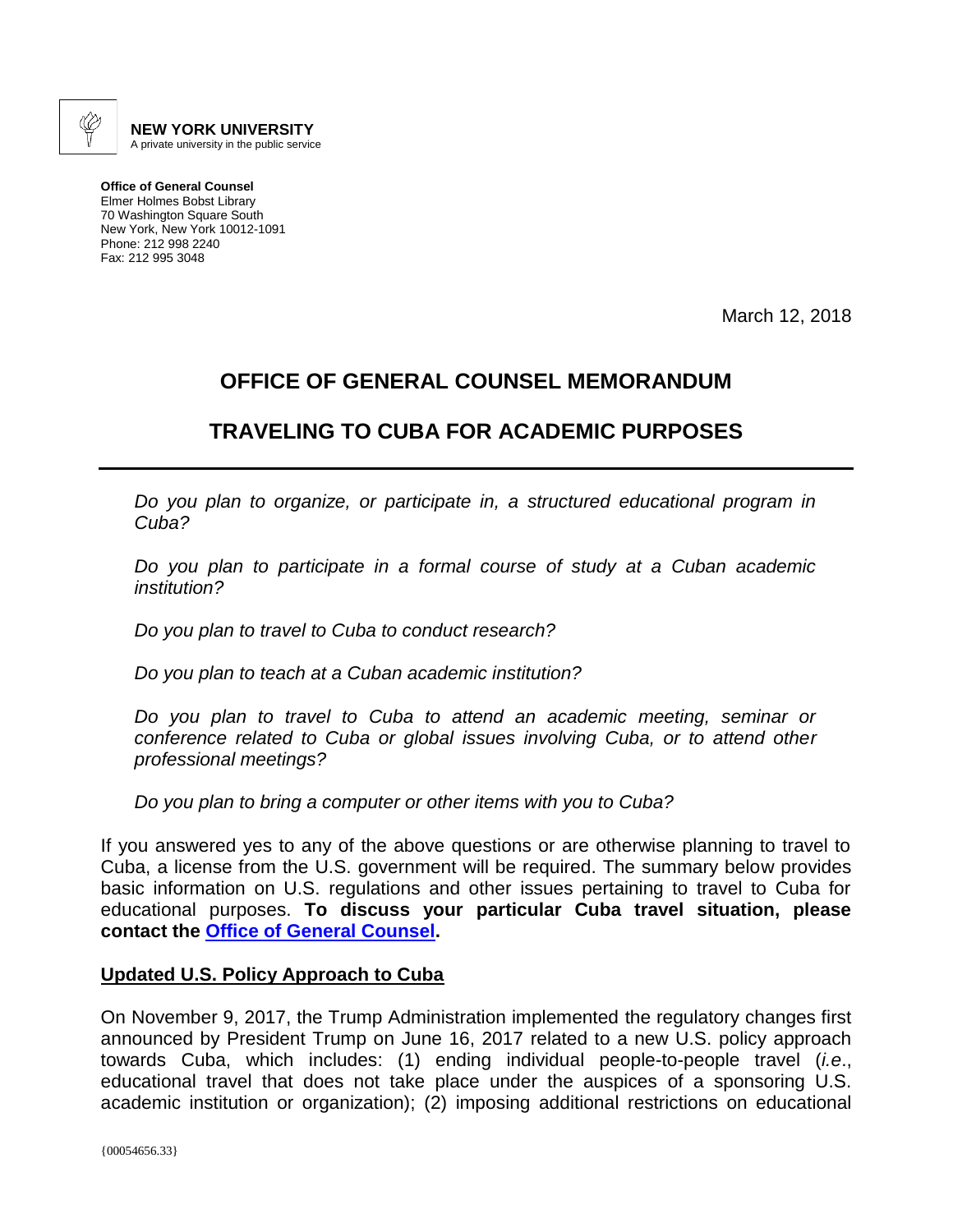travel; and (3) prohibiting direct transactions with entities controlled by the Cuban military, intelligence, and security services. The U.S. Department of State published a List of Restricted Entities and Subentities Associated with Cuba as of November 9, 2017, set forth at: [https://www.state.gov/e/eb/tfs/spi/cuba/cubarestrictedlist/index.htm.](https://www.state.gov/e/eb/tfs/spi/cuba/cubarestrictedlist/index.htm)

**The U.S. government's prohibition on travel to Cuba from the United States for tourist purposes remains in place.** The Office of Foreign Assets Control ("OFAC") within the U.S. Department of the Treasury and the Bureau of Industry and Security ("BIS") within the U.S. Department of Commerce have implemented these policy changes by amending the Cuban Assets Control Regulations ("CACR," 31 CFR Part 515) and the Export Administration Regulations ("EAR," 15 CFR Parts 730-774), respectively (collectively, the "Regulations"). These amendments to the Regulations narrow certain existing travel authorizations, including the "general license" for educational activities, and restrict transactions with certain newly designated Cuban government entities.

In addition, while Cuba has not been a focus of the Trump Administration's executive orders and policies on immigration, travel to and from Cuba requires extra attention to your immigration status. This is especially true if you are in F-1 or J-1 status. If you plan to visit Cuba for NYU academic purposes, please contact the [Office of Global Services](http://www.nyu.edu/about/leadership-university-administration/office-of-the-president/office-of-the-provost/university-life/office-of-studentaffairs/office-of-global-services.html) beforehand to discuss these special circumstances and for guidance in obtaining a Cuban visa.

## **Background**

Travel to Cuba by NYU personnel for NYU academic purposes is prohibited unless authorized by a general or specific license issued by OFAC. The Regulations apply to all NYU personnel, including faculty, students, researchers, and staff, regardless of nationality, for all NYU-related travel to Cuba. Violations of the Regulations can lead to criminal penalties of up to 10 years in prison, \$1,000,000 in corporate fines, and \$100,000 in individual fines, as well as civil penalties up to \$85,236 per violation. Violations of the EAR can lead to criminal penalties of up to \$1,000,000 per violation and 20 years in prison for an individual and \$1,000,000 per violation for an organization, as well as civil penalties up to \$289,238 per violation or twice the value of the transaction, whichever is greater, as well as administrative penalties.

## **Licenses for Travel to Cuba**

The Regulations permit travel to Cuba under a general license (where no application to OFAC is needed) or a specific license (where an application to and approval from OFAC is required), depending on the nature and purpose of the travel.

## **General License**

A "general license" authorizes a particular type of travel-related transaction without the need for an application or specific permission from OFAC. Travel to Cuba and travelrelated transactions by NYU personnel are permitted under general licenses (*see* 31 CFR §515.547(a), §515.565(a), §515.564(a), §515.567(b), and §515.575) if directly related to one of the activities set forth below.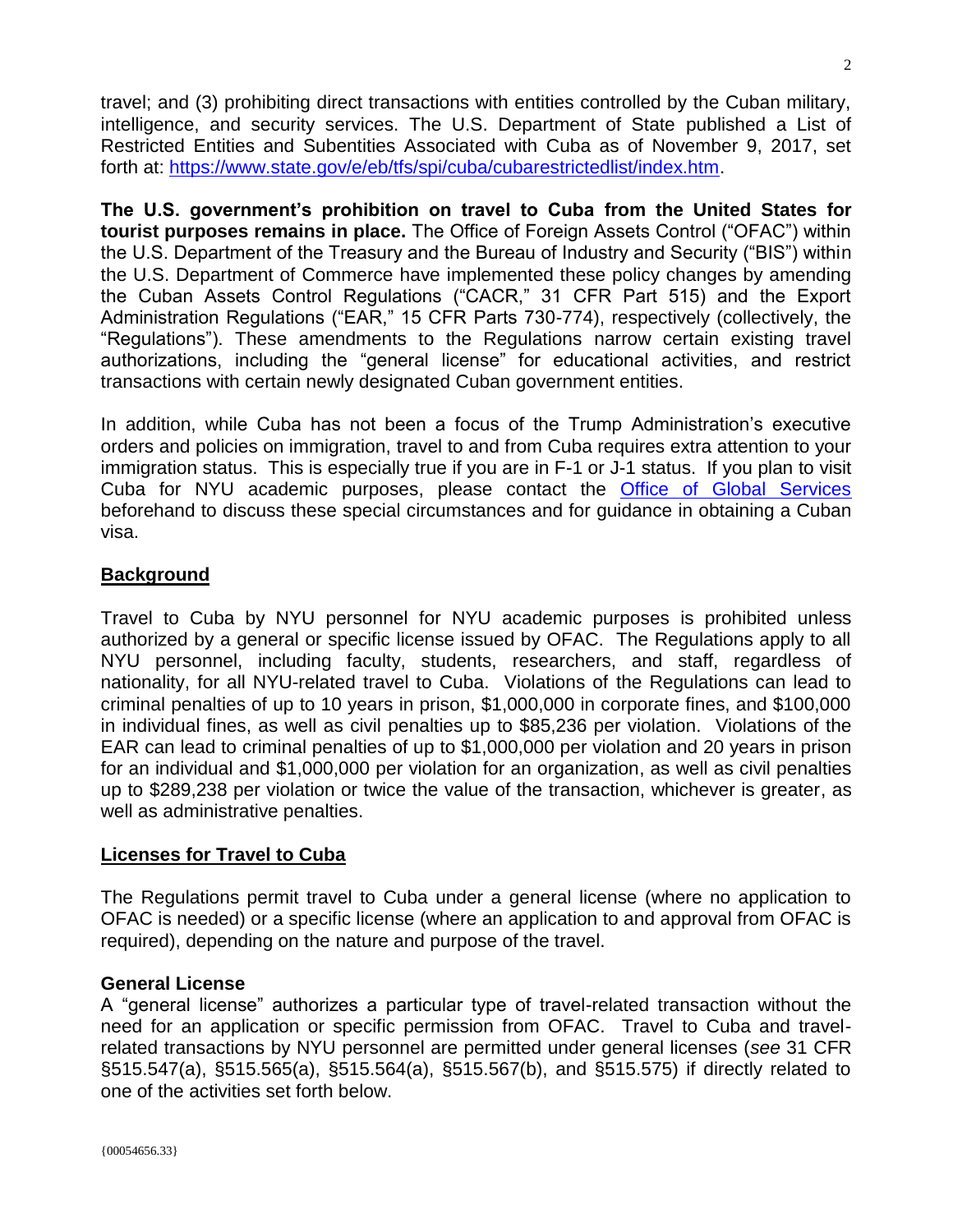1. Participation in an NYU course: Participation in a structured educational program in Cuba as part of a course offered for credit by NYU, provided that each participant obtain an appropriate authorization letter from NYU. For more information on organizing an NYU-sponsored student trip to Cuba, please see Attachment A, *Organizing An NYU-Sponsored Student Trip to Cuba.*

## 2. Academic research for the purpose of obtaining an undergraduate or graduate degree:

- a. Noncommercial academic research specifically related to Cuba for the purpose of obtaining an undergraduate degree at NYU provided that the student is (i) employed by NYU (e.g., as a research assistant) and has obtained a letter from NYU confirming the same, and that the student is acting for or on behalf of or otherwise representing NYU, and that his or her travel to Cuba is related to the student's role at NYU; or (ii) accompanied to Cuba by an employee, paid consultant, agent or other representative of NYU.
- b. Noncommercial academic research specifically related to Cuba for the purpose of obtaining a graduate degree at NYU provided that the graduate student has obtained a letter from NYU confirming that he or she is a graduate student currently enrolled in a graduate degree program at NYU and that the student's research in Cuba will be accepted for credit toward that degree.
- 3. Participation in a course at a Cuban academic institution: Participation in a formal course of study at a Cuban academic institution, provided that the formal course of study in Cuba will be accepted by NYU for credit toward the student's undergraduate or graduate degree, provided that the course of study is no shorter than 10 weeks in duration and that the student has obtained an authorization letter from NYU stating that the individual is a student currently enrolled in an undergraduate or graduate degree program at NYU, and that the study in Cuba will be accepted for credit toward that degree. Please contact the Office of General [Counsel](http://www.nyu.edu/about/leadership-university-administration/office-of-the-president/general-counsel.html) regarding participation in a formal course of study at a Cuban academic institution that is short than 10 weeks in duration.
- 4. Teaching at a Cuban academic institution: Teaching at a Cuban academic institution by an individual regularly employed in a teaching capacity at NYU, provided the teaching activities are related to an academic program at the Cuban institution and provided that the duration of the teaching will be no shorter than 10 weeks. An individual planning to engage in such transactions must obtain a letter from NYU stating that the individual is a full-time permanent employee regularly employed in a teaching capacity at the U.S. institution.
- 5. Sponsorship or co-sponsorship of non-commercial academic seminars: Sponsorship or co-sponsorship of noncommercial academic seminars, conferences, symposia, and workshops in Cuba related to Cuba or global issues involving Cuba and attendance at such events by NYU faculty, staff, researchers, and students, provided that: (i) the faculty, staff, researcher, or student has obtained a letter from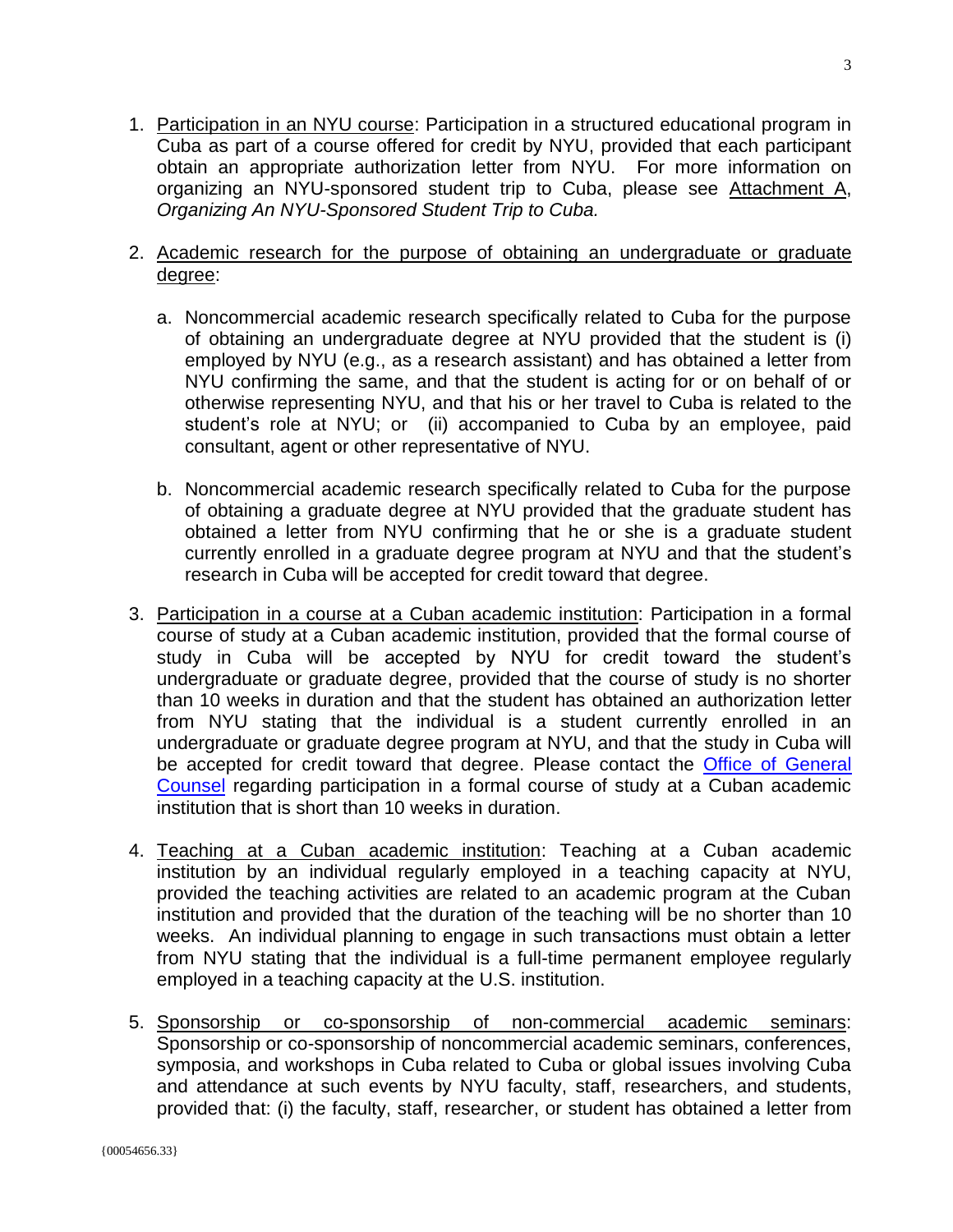NYU confirming that he or she is an employee, paid consultant, agent, or other representative of NYU, and that he or she is acting for or on behalf of or otherwise representing NYU, and that his or her travel to Cuba is related to his or her role at NYU; or (ii) the faculty, staff, researcher, or student will be accompanied to Cuba by an employee, paid consultant, agent or other representative of NYU.

- 6. Establishment of academic exchanges and joint non-commercial academic research projects: Establishment of academic exchanges and joint non-commercial academic research projects with universities or academic institutions in Cuba, provided that: (i) the faculty, staff, researcher, or student has obtained a letter from NYU confirming that he or she is an employee, paid consultant, agent, or other representative of NYU, and that he or she is acting for or on behalf of or otherwise representing NYU, and that his or her travel to Cuba is related to his or her role at NYU; or (ii) the faculty, staff, researcher, or student will be accompanied to Cuba by an employee, paid consultant, agent or other representative of NYU.
- 7. Related Activities: The organization of, and preparation for, activities described above in 1-6 (*e.g*., travel arrangements and trip planning) by full-time members of the faculty and staff of NYU.
- 8. Professional Research: Professional research in Cuba, provided that: (a) the purpose of the research directly relates to the traveler's profession, professional background, or area of expertise (including area of graduate-level full-time study); (b) the traveler does not engage in recreational travel, tourist travel, travel in pursuit of a hobby, or research for personal satisfaction only; (c) the traveler's schedule of activities does not include free time or recreation in excess of that consistent with a full-time schedule of professional research; and (d) the traveler does not engage in direct financial transactions with entities on the Cuba Restricted List.
- 9. Professional Meetings and Conferences: Attendance at a professional meeting or conference in Cuba, provided that: (a) the purpose of the meeting directly relates to the traveler's profession, professional background, or area of expertise (including area of graduate-level full-time study); (b) the traveler does not engage in recreational travel, tourist travel, or travel in pursuit of a hobby; (c) the traveler's schedule of activities does not include free time or recreation in excess of that consistent with a full-time schedule of attendance at professional meetings or conferences; and (d) the traveler does not engage in direct financial transactions with entities on the Cuba Restricted List.
- 10.Public performances, clinics, workshops, other athletic or non-athletic competitions, and exhibitions: Participation in a public performance, clinic, workshop, athletic competition, non-athletic competition, or exhibition, provided that: (a) the event is open for attendance and participation by the Cuban public, (b) all U.S. profits from the event are donated to a nongovernmental organization in Cuba or U.S.-based charity with the objective to the extent possible, of promoting people-to-people contacts or otherwise benefiting the Cuban people, (c) any clinics and workshops are at least partly organized and run by the authorized traveler, and (d) the traveler does not engage in direct financial transactions with entities on the Cuba Restricted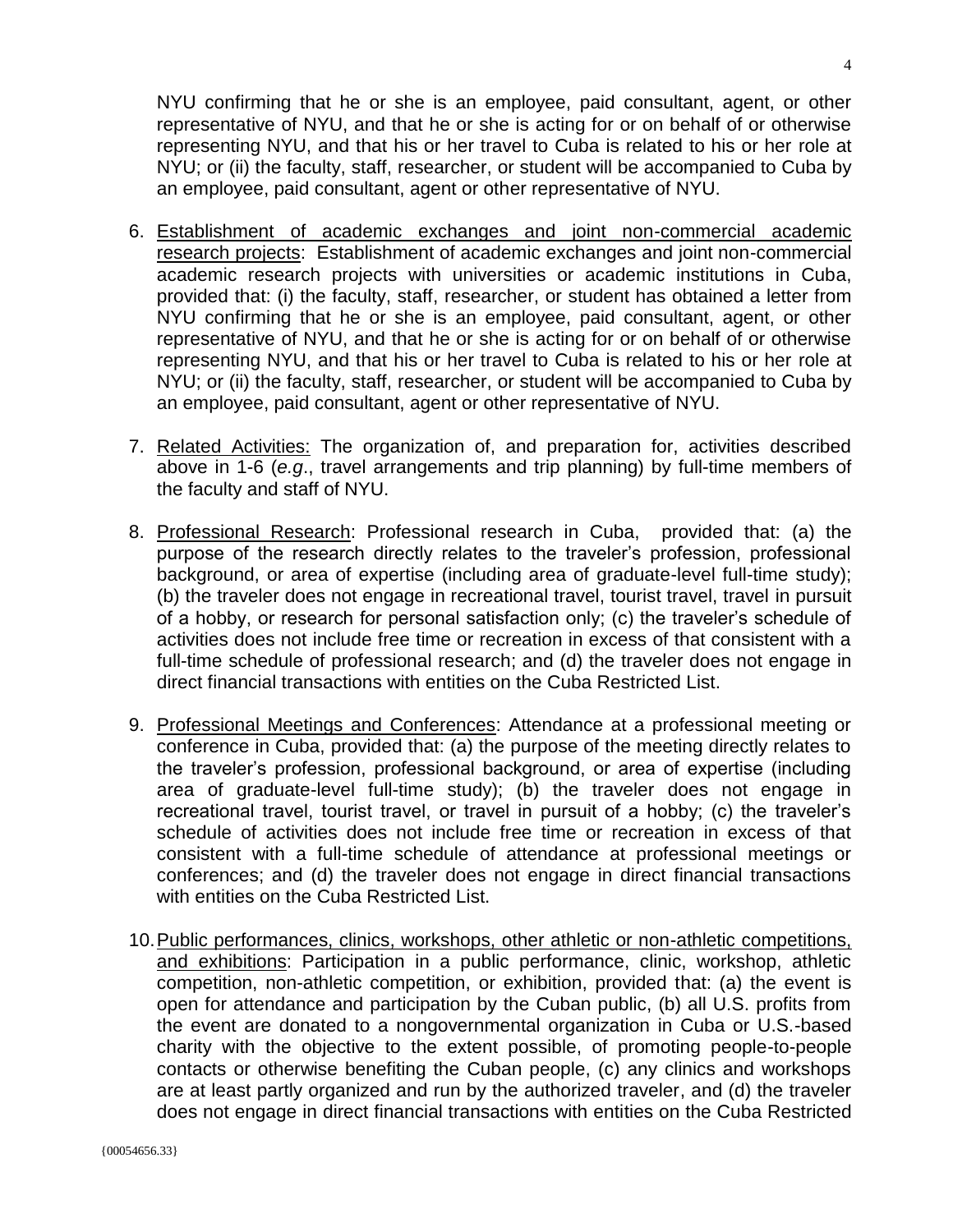List.

11.Humanitarian projects: Engaging in certain humanitarian projects in or related to Cuba that are designed to directly benefit the Cuban people, provided that the traveler's schedule of activities does not include free time or recreation in excess of that consistent with a full-time schedule. Authorized humanitarian projects include: medical and health-related projects; construction projects intended to benefit legitimately independent civil society groups; environmental projects; projects involving formal or non-formal educational training, within Cuba or off-island, on entrepreneurship and business, civil education, journalism, advocacy and organizing, adult literacy, or vocational skills; community-based grassroots projects; projects suitable to the development of small-scale private enterprise; projects that are related to agricultural and rural development that promote independent activity; certain microfinancing projects; and projects to meet basic human needs.

If you are traveling to Cuba pursuant to a general license, you must sign an *Agreement to Terms and Conditions for Traveling to Cuba* prior to departure. Please contact the [Office](http://www.nyu.edu/about/leadership-university-administration/office-of-the-president/general-counsel.html)  [of General Counsel](http://www.nyu.edu/about/leadership-university-administration/office-of-the-president/general-counsel.html) for assistance in obtaining a copy of the Agreement.

In addition to the general licenses summarized above, which authorize travel to Cuba and travel-related transactions under certain conditions, OFAC issued a general license authorizing U.S. academic institutions, including NYU, to sponsor Cuban scholars to teach or engage in scholarly activity at NYU. This general license authorizes NYU to pay a stipend or salary to such Cuban scholars under certain terms and conditions. Please contact the [Office of General Counsel](http://www.nyu.edu/about/leadership-university-administration/office-of-the-president/general-counsel.html) if you are interested in sponsoring a Cuban scholar at NYU.

## **Specific License**

A "specific license" authorizes specific transactions, is issued to a specific person or persons, and requires an application to OFAC. OFAC will not issue a specific license for activities authorized by a general license.

All NYU personnel participating in educational or other activities not covered by a general license (*e.g.*, attending a conference where the purpose of the meeting does not directly relate to the traveler's graduate-level field of full-time study) must obtain a specific license before traveling to Cuba. To obtain a specific license, an applicant will need to submit an application to OFAC in letter format with supporting documentation well in advance of the proposed date of departure (*i.e.*, the process can take up to six months). A specific license will not be available for self-directed educational activities that are intended only for personal enrichment. Please contact the **[Office of General Counsel](http://www.nyu.edu/about/leadership-university-administration/office-of-the-president/general-counsel.html)** for assistance in determining whether a specific license is required, preparing the specific license application (if necessary), and obtaining approval from the Dean of the relevant school.

#### **Other Activities**

While traveling to Cuba on a general or specific license, NYU personnel may participate in certain leisure activities, including outdoor and/or cultural activities, in their free time (*i.e.*, in the evenings and on weekends) as long as they are engaging in a full-time schedule of educational activities.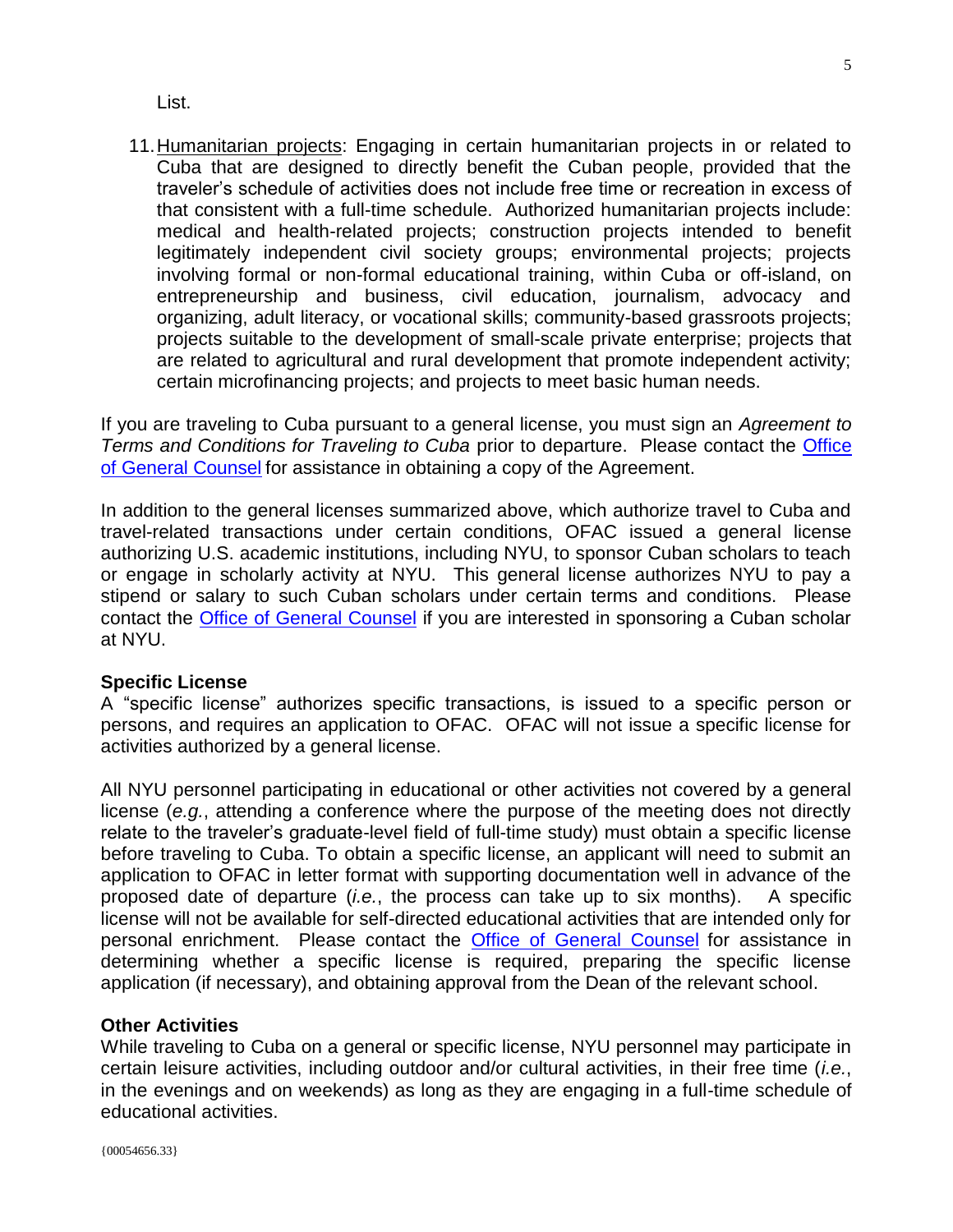# **Obtaining Requisite Approvals from Dean of School and Office of General Counsel**

Prior to departure, all NYU personnel, including faculty, staff, researchers, and students, who plan to travel to Cuba under a general license must submit, to the Dean of the relevant school and to the Office of General Counsel for their review and approval, a summary of the program, seminar or research, including a description of the course, seminar, or research, information about the credit being offered, and a detailed itinerary of each day of the trip. Every activity on the itinerary must have an educational objective, and the schedule must be consistent with a full-time course or research schedule at NYU.

#### **Notice to Office of Global Programs**

In addition to any applicable requirements noted above, students traveling on their own to Cuba for NYU academic purposes and the organizers of NYU-sponsored student trips to Cuba must provide notice of their trips to the Office of Global Programs at least two weeks prior to departure.

#### **Arranging Travel to Cuba**

OFAC no longer requires that travel arrangements be made through an OFAC-authorized travel service provider. Travel arrangements may be made through any travel agent that complies with the general license applicable to travel agents. Please verify with travel agents whom you contact that they are familiar with the Regulations.

#### **Imports**

In accordance with the Regulations, travelers to Cuba may bring back to the United States merchandise, including tobacco and alcohol, as accompanied baggage as long as the imported merchandise is for personal use only and is not associated with an entity on the Cuba Restricted List.

#### **Export Administration Regulations**

If you are authorized to travel to Cuba, you may only take with you those items authorized for export from the United States to Cuba under the EAR, administered by the Department of Commerce (*i.e.*, accompanied baggage/personal effects for use during your time in Cuba, certain limited items to support the development of the private sector in Cuba or strengthening of civil society in Cuba).

#### **Technology**

Travelers to Cuba may take NYU-issued laptops and mobile phones to Cuba, check e-mail on their NYU laptops and phones, and use their laptops and phones while in Cuba for certain approved purposes, including use in professional meetings and conducting research directly related to their profession or area of expertise. Otherwise, no NYUowned equipment, including laptops, PDAs, digital cameras, or cell phones, may be taken to Cuba without a license from the Department of Commerce. From the time that a license application is submitted, it may take multiple months to acquire such a license. You may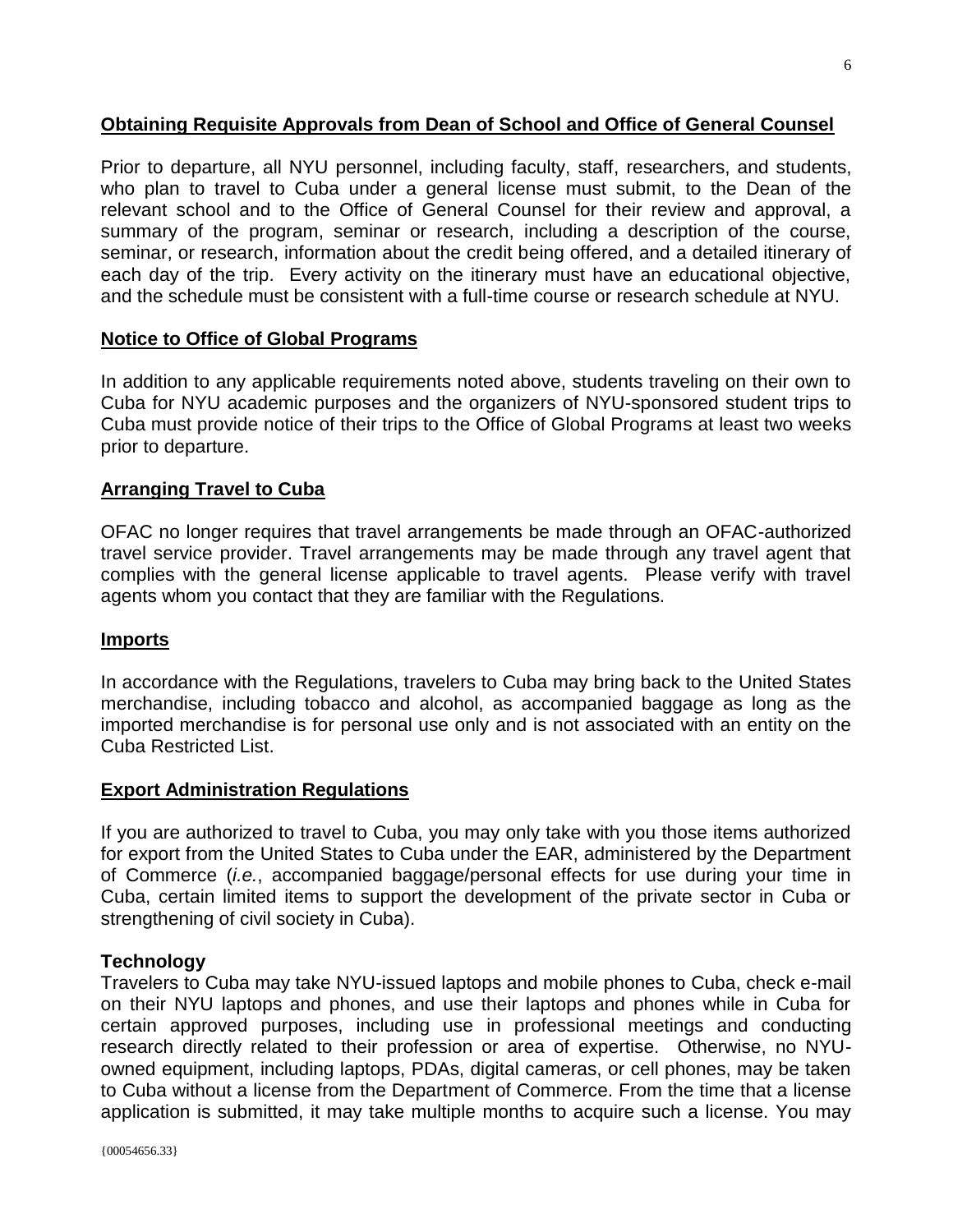take personally-owned equipment, including laptops, PDAs, digital cameras, or cell phones, to Cuba so long as they do not contain export controlled technology, are kept under your control while in Cuba, and are brought back to the United States when you return.

## **Items to Support the Development of the Private Sector or Strengthening of Civil Society in Cuba**

If you are authorized to travel to Cuba, you may carry certain items with you to support independent economic activity or civil society in Cuba, including:

- 1. certain tools and equipment for private sector agricultural activities in Cuba;
- 2. certain tools, equipment, supplies and instruments for use by private sector entrepreneurs in Cuba;
- 3. certain donated items for use in scientific, archaeological, cultural, ecological, educational, historic preservation, or sporting activities in Cuba; and
- 4. certain items for your personal use in connection with your professional research in Cuba in scientific, archaeological, cultural, ecological, educational, historic preservation, or sporting activities, so long as: (a) the research is directly related to your profession, professional background, or area of expertise (including area of graduate-level full-time study) and (b) you will bring the items back to the U.S. within two years of the date or export (if they are not consumed in Cuba).

Prior to departing for Cuba with any items to support the development of the private sector or civil society in Cuba, please contact the [Office of General Counsel](http://www.nyu.edu/about/leadership-university-administration/office-of-the-president/general-counsel.html) for their review and approval.

## **Cuban Regulatory Issues**

#### **Visas**

In addition to obtaining a U.S. license to travel to Cuba, travelers also must obtain a visa from the Cuban Government. Depending on the purpose of travel, a sponsoring institution may be needed to obtain such a visa. Please contact your travel agent or the **Office of** [Global Services](http://www.nyu.edu/about/leadership-university-administration/office-of-the-president/office-of-the-provost/university-life/office-of-studentaffairs/office-of-global-services.html) for assistance obtaining information about Cuban visas.

## **Record Keeping**

The Regulations require that records and receipts of all transactions related to Cuba travel must be retained for five years after completion of travel.

## **Further Resources**

The [Office of General Counsel](http://www.nyu.edu/about/leadership-university-administration/office-of-the-president/general-counsel.html), the [Office of Global Services](http://www.nyu.edu/about/leadership-university-administration/office-of-the-president/office-of-the-provost/university-life/office-of-studentaffairs/office-of-global-services.html), and the Office of Compliance [and Risk Management](http://www.nyu.edu/about/leadership-university-administration/office-of-the-president/deputy-president/compliance-and-risk-management.html) are available to assist you with your particular situation.

A more detailed summary of Cuba Sanctions can be found at the Department of Treasury's [Resource Center.](http://www.treasury.gov/resource-center/sanctions/Programs/Pages/cuba.aspx)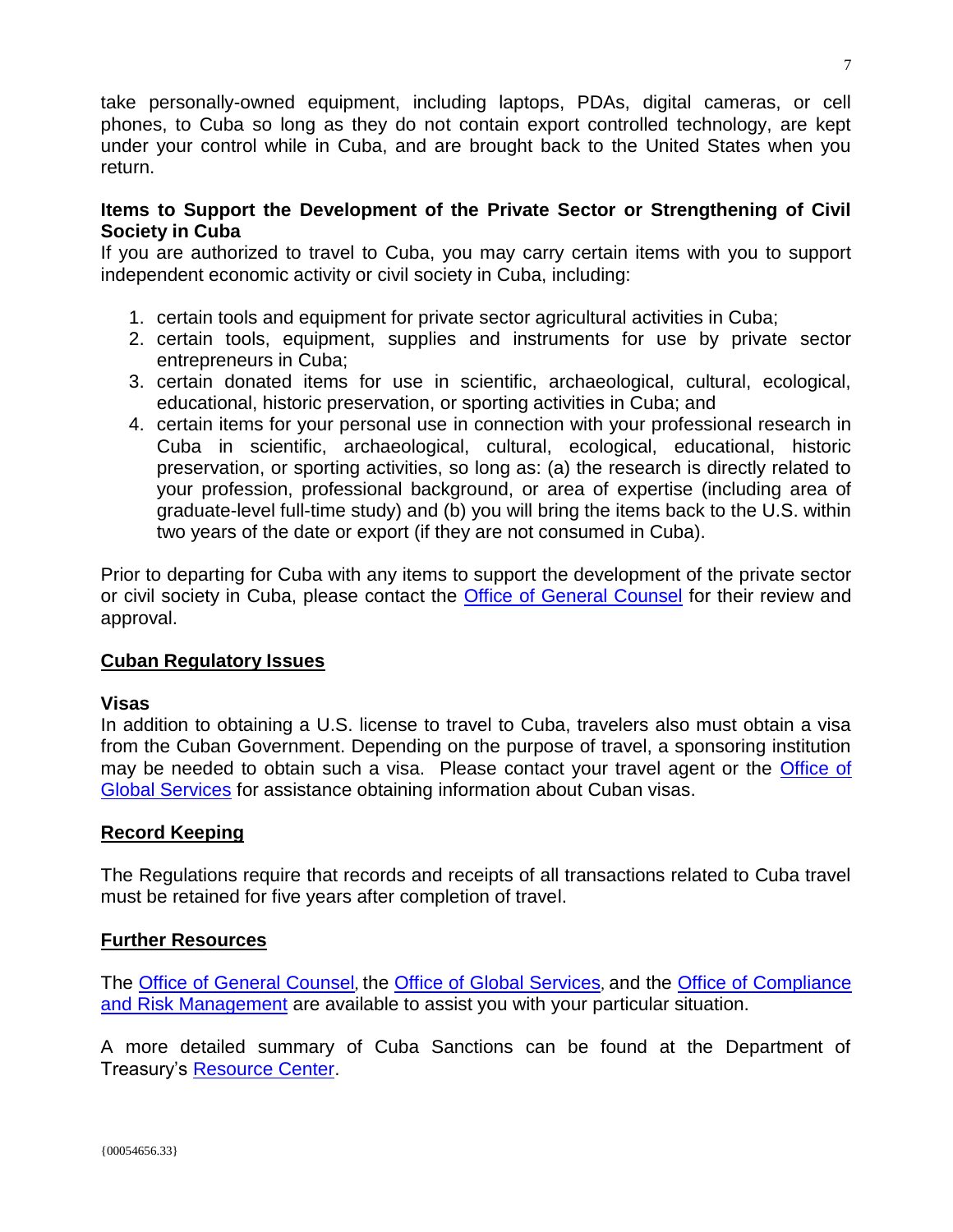# **ATTACHMENT A**

# **ORGANIZING AN NYU SPONSORED STUDENT TRIP TO CUBA**

*Background*. The United States government restricts travel to Cuba by U.S. citizens and residents through the Cuban Assets Control Regulations (the Regulations) as administered by the Office of Foreign Assets Control of the U.S. Department of the Treasury (OFAC). The Regulations apply to all NYU personnel, including faculty, students, researchers, and staff, wherever located. Violations of the Regulations can lead to criminal penalties of up to 10 years in prison, \$1,000,000 in corporate fines, and \$100,000 in individual fines, as well as civil penalties up to \$85,236 per violation.

*Permitted Travel*. The Regulations authorize certain travel-related transactions for education programs pursuant to a general license, which does not necessitate an application or specific permission from OFAC. A general license is available for transactions related to participation in a structured educational program that is part of a course offered for credit by a degree-granting U.S. academic institution. The checklist below was prepared to assist NYU faculty and staff organize such an educational program in Cuba.

## *Checklist for Organizing an NYU-Sponsored Student Trip to Cuba*.

- 1. Obtain Approval of Dean of School. At least four months prior to departure, the faculty or staff member(s) organizing the trip to Cuba (the Organizer) must prepare for review and approval in writing by the Dean of the relevant school; a summary of the program (Program Summary), which includes a description of the course, information about the credit being offered, and a detailed itinerary of each day of the trip. To comply with the Regulations, the Organizer must ensure that each day is planned to be consistent with a full-time schedule of educational activities. Faculty, students, researchers, and staff may participate in certain leisure activities, including outdoor and/or cultural activities, in their free time (*i.e.*, in the evenings and on weekends) as long as they are engaging in a full-time schedule of educational activities.
- 2. Obtain Approval of the Office of General Counsel (OGC). The Program Summary, as approved in writing by the Dean of the relevant school, must be provided to the OGC for review and approval prior to the announcement of the trip to any potential participants and no later than three months prior to the anticipated travel. OGC will respond with comments or approval within two weeks of receipt of the Program Summary.
- 3. Provide Notice to the Office of Global Programs. The Organizer must provide a copy of the Program Summary and copies of the approvals from the Dean of the relevant school and the Office of General Counsel to the Office of Global programs at least one month prior to the anticipated travel.